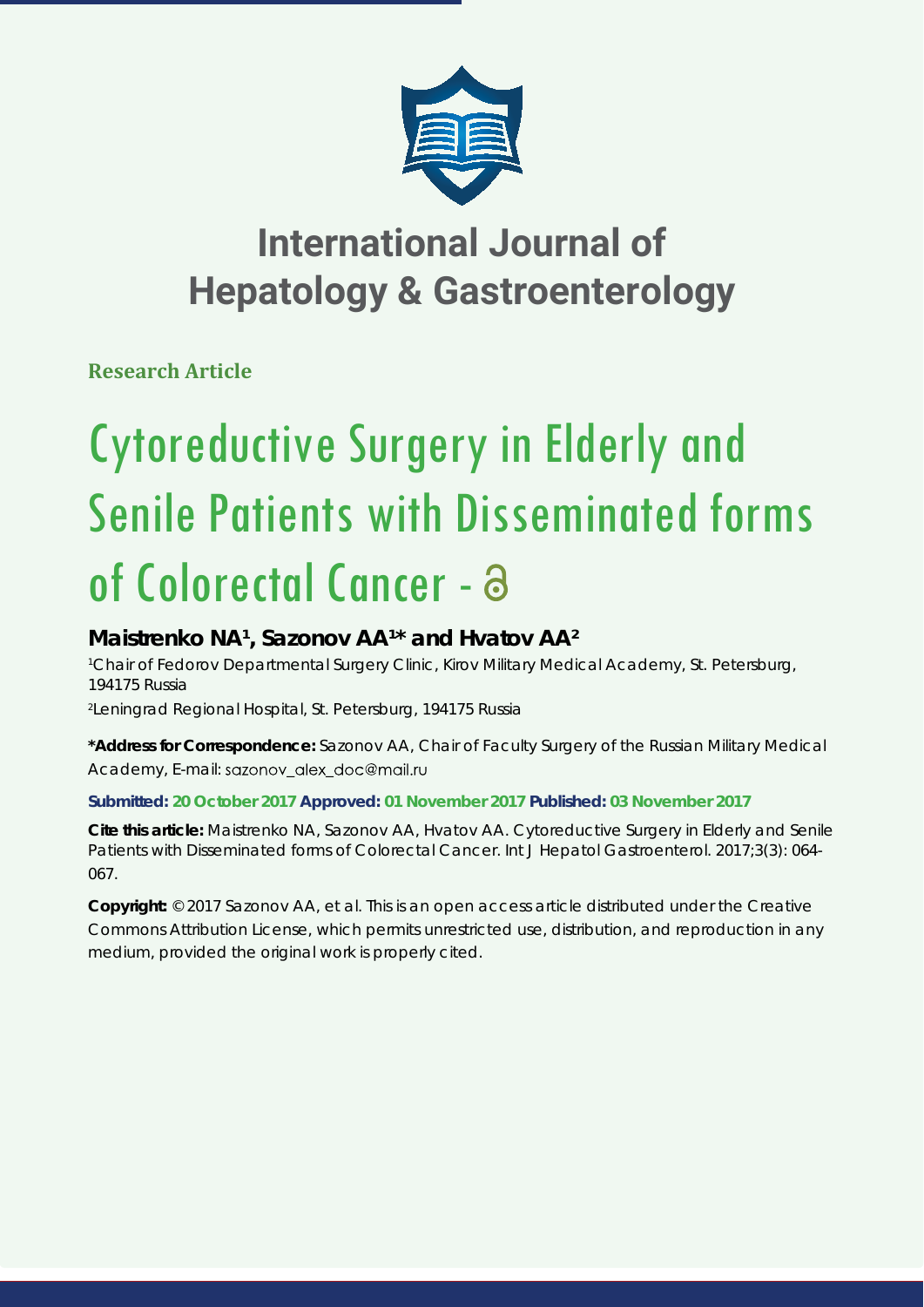#### **RELEVANCE**

Nowadays the problem of surgical treatment of Colorectal Cancer (CRC) is becoming very important due to the high speed of increasing morbidity and mortality, which is registered almost in all economically developed countries in the world [1,2]. In 2012, more than one million new cases of CRC were detected on our planet and about half a million people died from this disease [1]. On the territory of Russia, a primary diagnosis of colorectal cancer is annually established in 6000 people, with the highest incidence rates in the North-West region (St. Petersburg and Leningrad region), where in the general structure of oncopathology, colorectal cancer is in the second [2].

Low efficiency of screening programs does not allow to succeed in solving the problem of timely diagnosis of CRC. Consequently, distant metastases at the time of initial diagnosis are found in more than a third of patients [3,4]. In most cases of disseminated colorectal cancer (about 80%) secondary foci are detected in the liver, due to anatomical and physiological features of the organ, which is the "first filter" for tumor emboli falling into the portal vein system. Resectability of liver metastases is only 15-20% [5,6]. The average life expectancy of patients with IV stage of CRC without using aggressive surgical tactics, does not exceed 6-8 months [7,8].

The increasing proportion of patients with metastatic CRC, the low effective of chemotherapy, along with growing opportunities for anesthesia and intensive therapy, conduces interest in performing cytoreductive operations [5,6]. According to the latest ideas, the removal of the primary tumor, on the one hand, prevents the development hard paratumoral complications, such as obstructive obstruction, bleeding, perifocal inflammation, and perforation that can lead to the death of a patient earlier than the fatal progression of the metastatic lesion [3,9]. On the other hand, a decrease of tumor cells reduces the concentration of immunosuppressive factors and tumor antigenemia, which leads to the deblocking of its own antitumoral immunity [5,9]. Finally, the reduction of the tumor mass increases the sensitivity of the residual tumor to chemotherapy [6,7].

Thus, long-term results of treatment demonstrate the effect of cytoreductive operations in patients with 4<sup>th</sup> stage of colorectal cancer. However, the implementation of active surgical approach may be associated with a sufficiently high risk of complications, which is connected with a functional reserve of the patient's body because of the weakness of immunity and cancer intoxication. According to some authors, the performance of cytoreductive operations is contraindicated in the group of patients with severe concomitant diseases [6,10]. In this regard, it should be noted that a prevailing group of patients with CRC is presented with geriatric patients. The pronounced polymorbidity along with the decrease in the general functional adaptive-compensatory possibilities of the organism naturally lead to a significant increase in the degree of operationalanesthesiological risk of geriatric patients. As a consequence, surgical treatment of patients older than 60 years is accompanied by higher rates of postoperative mortality and complications than in younger patients [10,11]. On the other hand, using of active surgical tactics for gerontological patients with advanced stages of CRC seems to be very justified from the perspective of predicting long-term outcomes, according to the slower progression of the tumor process and the lower probability of early recurrences. Thus, the evaluation of the effectiveness and validity of cytoreductive surgery in patients of older age groups with advanced forms of CRC seems very relevant. In recent years, the number of publications about using cytoreductive operations in CRC and the specifies of surgical treatment of elderly and senile patients has increased. However, in the medical literature available to us, we did not find any reports of the results of cytoreductive surgical procedures in patients of older age groups with disseminated CRC.

#### **OBJECTIVE**

To evaluate the effectiveness of cytoreductive surgical procedures in geriatric patients with  $4<sup>th</sup>$  stage of colorectal cancer.

#### **MATERIALS AND METHODS**

Cytoreductive operations were performed to 50 patients with 4<sup>th</sup> stage of CRC from January 2010 to September 2014. All patients have had distant metastases in the liver. The surgical tactics included the removal of the primary tumor without affecting to distant metastases. Patients were divided into 2 groups according to age-related factors. The main group of 30 people were elderly and senile patients. The control group was formed from 20 patients younger than 60 years old. The main group included 15 men and 15 women. The average age of patients in this group was  $70.2 + -3$  years (from 60 to 88 years old). In the control group, there were 9 males and 11 females whose average age was  $51.8 \pm 3$  years (43 to 58 years). All patients underwent preoperative examination in a hospital setting, the main tasks were to determine the localization of the tumor process, the resectability of the primary tumor and metastases, as well as the evaluation of the body's functional reserves. In addition to the laboratory-instrumental methods included in the survey standard before the planned operation, the diagnostic program also included: ultrasound, MRI or CT of the abdominal cavity, as well as MRI of the pelvis.

The dominant localization of the primary tumor in both groups was the rectum and sigmoid colon, and in most patients it was locally advanced (77% in the main and 83% in the control group). Both groups were compared in the presence of metastases to regional lymph nodes, which were detected in 20 patients of the main group and in 14 patients in the control group. Almost all patients had severe paratumoral complications, significantly worsening their general condition (Table 1). Asymptomatic clinical course of the primary tumor process was noted only in 3 patients in the main and in 4 in the control group.

10 patients in the main and in 7 in the control group have had a combination of several complications.

There were not statistically significant differences in the histological structure of primary tumors between patients. In both groups moderately differentiated adenocarcinomas predominated. Complications of concomitant pathology were much more pronounced in patients of the main group (Table 2).

17 patients in the main group and 2 in the control group have had a combination of several diseases.

| Table 1: Frequency of paratumoral complications. |                         |                            |  |  |  |
|--------------------------------------------------|-------------------------|----------------------------|--|--|--|
| <b>Complications</b>                             | Main group ( $n = 30$ ) | Control group ( $n = 20$ ) |  |  |  |
| Sub compensated<br>intestinal permeability       | 22                      | 15                         |  |  |  |
| Perifocal inflammation                           |                         | 6                          |  |  |  |
| Bleeding                                         |                         | 4                          |  |  |  |
| Result                                           |                         | 25                         |  |  |  |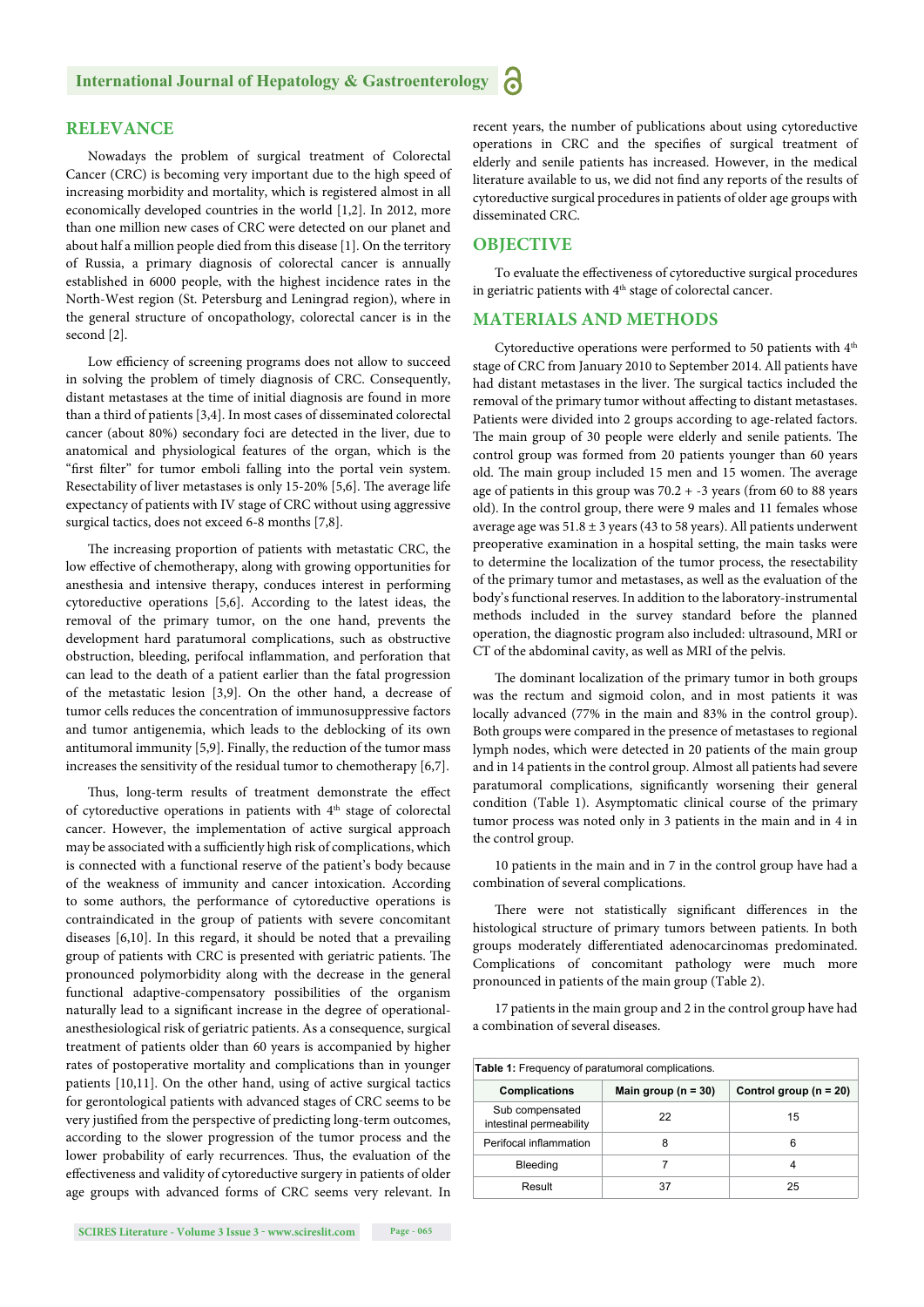#### **International Journal of Hepatology & Gastroenterology**

Almost in all clinical cases were detected multiple bilobar metastases, which excluded the possibility of liver resection. Solitary and single metastases were diagnosed only in 6 patients of the main group. But the implementation of a one-stage combined operation (removal of the primary tumor with liver resection) was not possible because of their extremely grave physical status.

Surgical tactics regarding to the primary tumor growth, despite the palliative nature of the interventions, were based on the observance of all the principles of oncological radicalism. Multiple metastatic liver damage did not influence the decision to perform lymphadenectomy, the volume of which was based on preoperative diagnosis and intraoperative revision. The presence of distant metastases was not considered as a limiting factor in the formation of inter-intestinal anastomoses. The structure of surgical interventions performed in both groups is presented in table 3.

Analyzing the data given in the table, it can be noted that 26 (87%) patients in the main group and 16 (80%) in the control group managed to restore natural passage of intestinal contents. In both groups, there were 2 clinical cases of a locally advanced primary tumor, which required the implementation of combined interventions.

Systemic chemotherapy after surgical treatment was performed in the majority of patients (23 from the main and 14 from the control group). The main schemes were: Mayo and Folfolx. Three patients from the main and two of the control group underwent selective intra-arterial chemo-perfusion into the hepatic artery.

#### **RESULTS AND DISCUSSION**

Evaluation of the nearest postoperative period (30 days from the moment of the operation) was performed in all patients in both groups. The development of complications in the postoperative period was noted in 11 elderly and senile patients (37% of the total number of patients in the main group). In the control group, this indicator was lower and amounted to 27%. For a comprehensive analysis of the complications of the postoperative period, they were divided into 2 groups. The first group included complications that did not threaten the patient's life, for the resolution of which it was enough to carry out conservative treatment measures (the severity of complications corresponds to 1-2 degrees according to Clavien-Dindo classification). The second group included complications threatening the development of a lethal outcome, for the elimination of which it was necessary to perform repeated surgical interventions or intensive treatment in the intensive care unit (the severity of complications corresponds to 3-4 degrees according to Clavien-Dindo classification). The frequency of development of various complications in both groups of patients is presented in

7 patients from the main group and 2 from the control group have had combination of two or more complications.

The data given in the table 4 shows that the complications of both the first and second groups are more common in patients aged more than 60 years old. With a more detailed evaluation, it becomes evident that the more frequent development of complications in gerontological patients occurs, primarily, due to those of them that are caused by decompensation of the concomitant pathology. At the same time, the proportion of complications associated with the implementation of the operational benefit in this group of patients is only slightly higher than in patients younger than 60 years. These data, in our opinion, convincingly demonstrate the importance of a competent approach to assessing the overall status of older patients and timely correction of concomitant pathology in the preoperative period.

| <b>Table 2:</b> The structure of concomitant pathology. |                         |                          |  |  |  |
|---------------------------------------------------------|-------------------------|--------------------------|--|--|--|
| <b>Diseases</b>                                         | Main group ( $n = 30$ ) | Control group $(n = 20)$ |  |  |  |
| Cardiovascular system                                   | 28                      | 8                        |  |  |  |
| Digestive system                                        | 16                      | 4                        |  |  |  |
| Respiratory system                                      | 12                      | 2                        |  |  |  |
| Endocrine system                                        | 9                       | 2                        |  |  |  |
| Urinary system                                          | 8                       | 0                        |  |  |  |
| Result                                                  | 73                      | 14                       |  |  |  |

| Table 3: Structure of surgical interventions.                                       |                         |                            |  |  |  |  |
|-------------------------------------------------------------------------------------|-------------------------|----------------------------|--|--|--|--|
| Type of operation                                                                   | Main group ( $n = 30$ ) | Control group ( $n = 20$ ) |  |  |  |  |
| Anterior rectal resection                                                           | 9                       | 7                          |  |  |  |  |
| Abdominal perineal extirpation                                                      | 2                       | 2                          |  |  |  |  |
| Sigmoid resection                                                                   | 4                       | 3                          |  |  |  |  |
| Hartmann's operation                                                                | 2                       | 2                          |  |  |  |  |
| Right hemicolectomy                                                                 | 7                       | 3                          |  |  |  |  |
| Left hemicolectomy                                                                  | 1                       | O                          |  |  |  |  |
| Resection of the transverse<br>colon                                                | 1                       | 1                          |  |  |  |  |
| Abdominal-anal resection                                                            | 1                       | 0                          |  |  |  |  |
| Subtotal colectomy                                                                  | 1                       | 0                          |  |  |  |  |
| Posterior supralevator<br>exenteration of the pelvis                                | 1                       | 1                          |  |  |  |  |
| Combined resection of the<br>sigmoid colon with resection of<br>the small intestine | O                       | 1                          |  |  |  |  |
| Combined resection of the<br>sigmoid colon with resection of<br>the bladder         |                         | O                          |  |  |  |  |

| Table 4: Frequency of postoperative complications. |                                          |                          |                             |  |  |
|----------------------------------------------------|------------------------------------------|--------------------------|-----------------------------|--|--|
|                                                    | Complication                             | Main group<br>$(n = 30)$ | Control group<br>$(n = 20)$ |  |  |
| 1 group                                            | Suppuration of a postoperative<br>wound  | 5                        | 3                           |  |  |
|                                                    | <b>Bladder dysfunction</b>               | 6                        | 6                           |  |  |
|                                                    | Lymphorrhea                              | 4                        | $\overline{2}$              |  |  |
|                                                    | Hypostatic pneumonia                     | 2                        |                             |  |  |
|                                                    | Deep vein thrombosis                     | 1                        |                             |  |  |
| 2 group                                            | Failure of intestinal<br>anastomosis     | 2                        |                             |  |  |
|                                                    | Perforation of chronic duodenal<br>ulcer | 1                        |                             |  |  |
|                                                    | Acute heart failure                      | 2                        |                             |  |  |
|                                                    | Acute renal failure                      |                          |                             |  |  |

In the postoperative period one lethal outcome was recorded in the patient of the main group on the  $27<sup>th</sup>$  day after performing abdominal anal resection. The cause of death was multiorgan failure, which developed because of cancer intoxication. In the control group there was no 30 day mortality.

The duration of the postoperative period was higher in the main group of patients, reaching 14.5 days, while in the control group it was 11 days. A similar pattern was noted in the evaluation of the length of stay in the intensive care unit, which in elderly and senile patients exceeded the given indicator in the group of patients younger than 60 years and amounted to 2.5 bed days on average.

Long-term results of treatment were evaluated in 45 of 50 patients